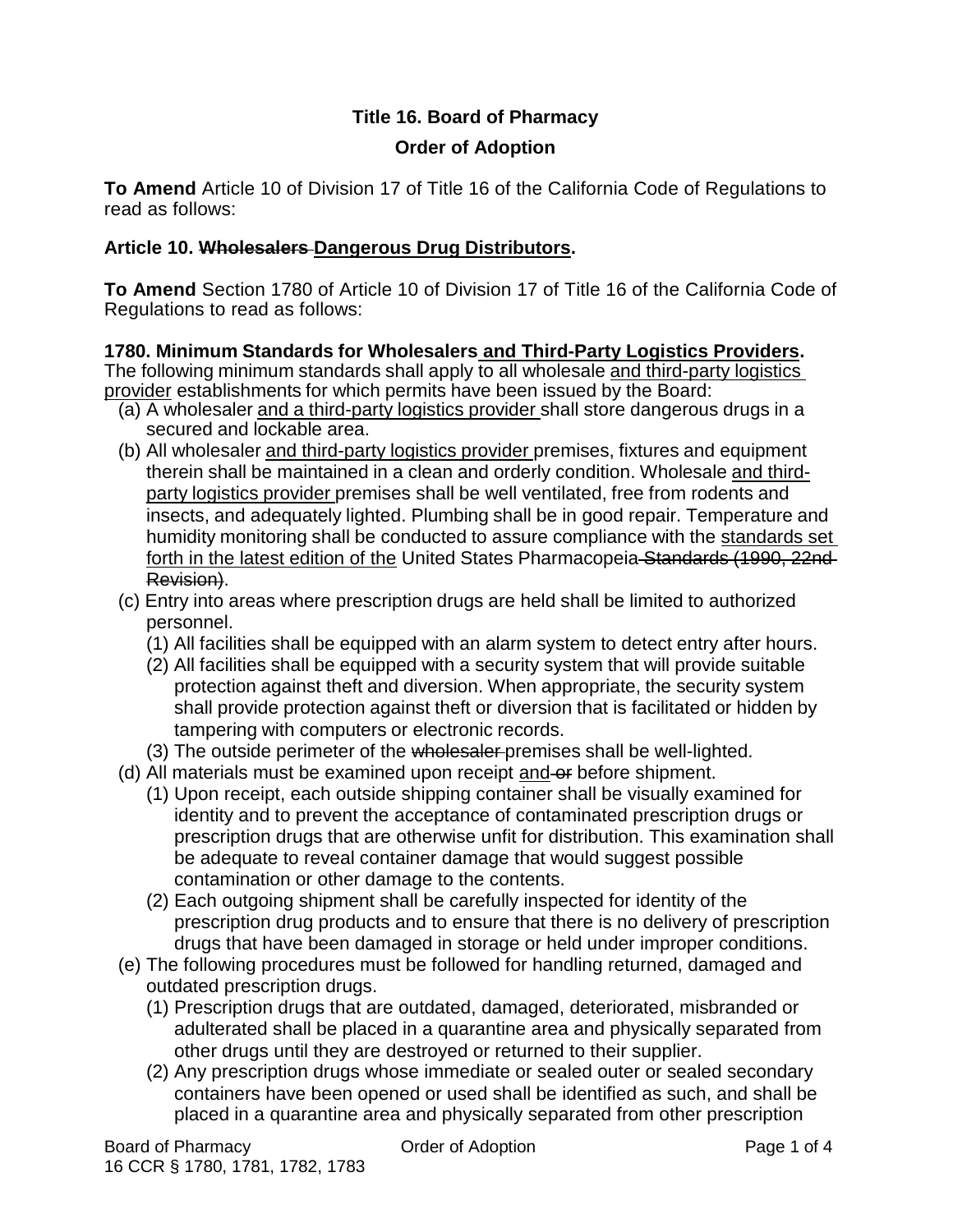drugs until they are either destroyed or returned to the supplier.

- (3) If the conditions under which a prescription drug has been returned cast doubt on the drug's safety, identity, strength, quality or purity, the drug shall be destroyed or returned to the supplier unless testing or other investigation proves that the drug meets the standards set forth in the latest edition of the appropriate United States Pharmacopeia Standards (1990, 22nd Revision).
- (f) Policies and procedures must be written and made available upon request by the board.
	- (1) Each Wwholesaler and third-party logistics provider drug distributors shall establish, maintain, and adhere to written policies and procedures, which shall be followed for the receipt, security, storage, inventory and distribution of prescription drugs, including policies and procedures for identifying, recording, and reporting losses or thefts, for correcting all errors and inaccuracies in inventories, and for maintaining records to document proper storage.
	- (2) The records required by paragraph (1) shall be in accordance with Title 21, Code of Federal Regulations, Section 205.50(g). These records shall be maintained for three years after disposition of the drugs.
	- (3) Each Wwholesaler and third-party logistics provider drug distributors shall establish and maintain lists of officers, directors, managers and other persons in charge of wholesale drug distribution, storage and handling, including a description of their duties and a summary of their qualifications.
	- (4) Each wholesaler and third-party logistics provider shall provide adequate training and experience to assure compliance with licensing requirements by all personnel.
- (g) The board shall require an applicant for a licensed premise or for renewal of that license to certify under penalty of perjury that it meets the requirements of this section at the time of licensure or renewal.

Note: Authority cited: Section 4005, Business and Professions Code. Reference: Sections 4025, 4043, 4045, 4051, 4053, 4053.1, 4054, 4059, 4120, 4160, 4161, 4161.5 and 4304, and 4342 of the Business and Professions Code; Sections 109985 and 111280 of the Health and Safety Code; Section 321 of Title 21, U.S. Code; and Section 205.50 of Title 21, Code of Federal Regulations.

**To Amend** Section 1781 of Article 10 of Division 17 of Title 16 of the California Code of Regulations to read as follows:

#### **1781. Exemption Certificate Pharmacist or Designated Representative on Premises and In Control.**

- (a) A registered pharmacist, or a designated representative certified in accordance with Section 4053 or 4054 of the Business and Professions Code, shall be present and in control of a manufacturer's or wholesaler's licensed premises during the conduct of business.
- (b) A designated representative-3PL, qualified in accordance with Section 4053.1 of the Business and Professions Code, shall be present and in control of a third-party logistics provider's licensed premises during the conduct of business.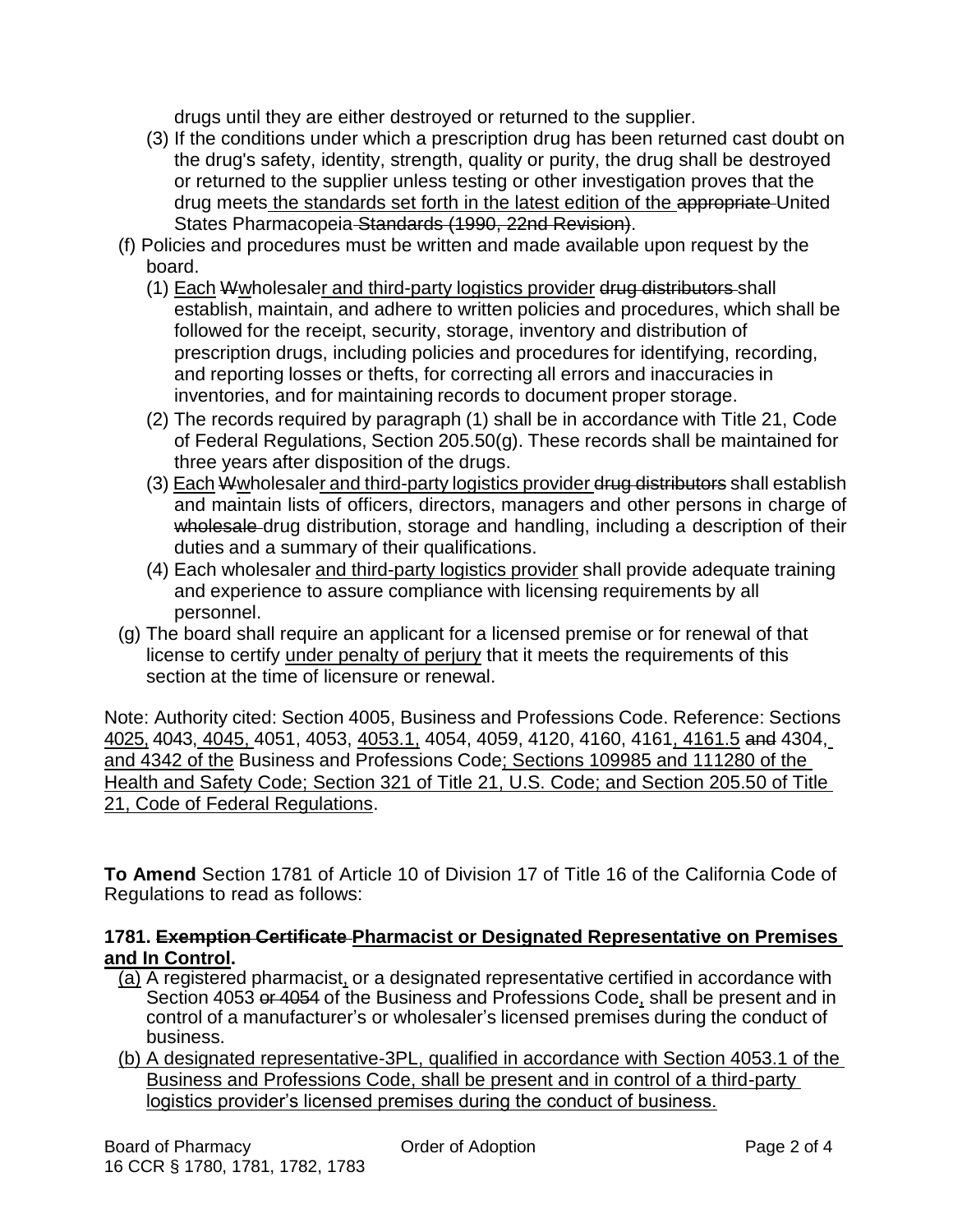Note: Authority cited: Section 4005, Business and Professions Code. Reference: Sections 4022.5, 4022.7, 4053, and 4053.1, 4160, and 4161 4054, Business and Professions Code.

**To Amend** Section 1782 of Article 10 of Division 17 of Title 16 of the California Code of Regulations to read as follows:

## **1782. Reporting Sales of Drugs Subject to Abuse.**

All Each manufacturers, and wholesalers, and third-party logistics provider shall report to the Board or its designee, up to twelve (12) times a year, all sales of dangerous drugs subject to abuse as designated by the Board for reporting, in excess of amounts to be determined by the Board from time to time. Reports shall be made within thirty (30) days of the request in the form specified by the Board.

Note: Authority cited: Section 4005, Business and Professions Code; and Section 26692, Health and Safety Code. Reference: Sections 4081, 4164, 4165, and 4332, Business and Professions Code; and Section 26692, Health and Safety Code.

**To Amend** Section 1783 of Article 10 of Division 17 of Title 16 of the California Code of Regulations to read as follows:

## **1783. Manufacturer, or Wholesaler, or Third-Party Logistics Provider Furnishing Drugs and Devices.**

- (a) A manufacturer,  $\theta$ -wholesaler, or third-party logistics provider shall furnish dangerous drugs or devices only to an authorized person; prior to furnishing dangerous drugs and devices to a person not known to the furnisher, the manufacturer, or wholesaler, or third-party logistics provider shall contact the board or, if the person is licensed or registered by another government entity, that entity, to confirm the recipient is an authorized person.
- (b) "Authorized person" means a person to whom the board has issued a permit which enables the permit holder to purchase dangerous drugs or devices for use within the scope of its permit. "Authorized person" also means any person in this state or in another jurisdiction within the United States to the extent such furnishing is authorized by the law of this state, any applicable federal law, and the law of the jurisdiction in which that person is located. The manufacturer, or wholesaler, or thirdparty logistics provider furnishing to such person shall, prior to furnishing the dangerous drugs and devices, establish the intended recipient is legally authorized to receive the dangerous drugs or devices.
- (c) Dangerous drugs or devices furnished by a manufacturer*,* or wholesaler, or thirdparty logistics provider shall be delivered only to the premises listed on the permit; provided that a manufacturer, or wholesaler, or third-party logistics provider may furnish drugs to an authorized person or an agent of that person at the premises of the manufacturer, or wholesaler, or third-party logistics provider if (1) the identity and authorization of the recipient is properly established and (2) this method of receipt is employed only to meet the immediate needs of a particular patient of the authorized person. Dangerous drugs or devices may be furnished to a hospital pharmacy receiving area provided that a pharmacist or authorized receiving personnel signs, at